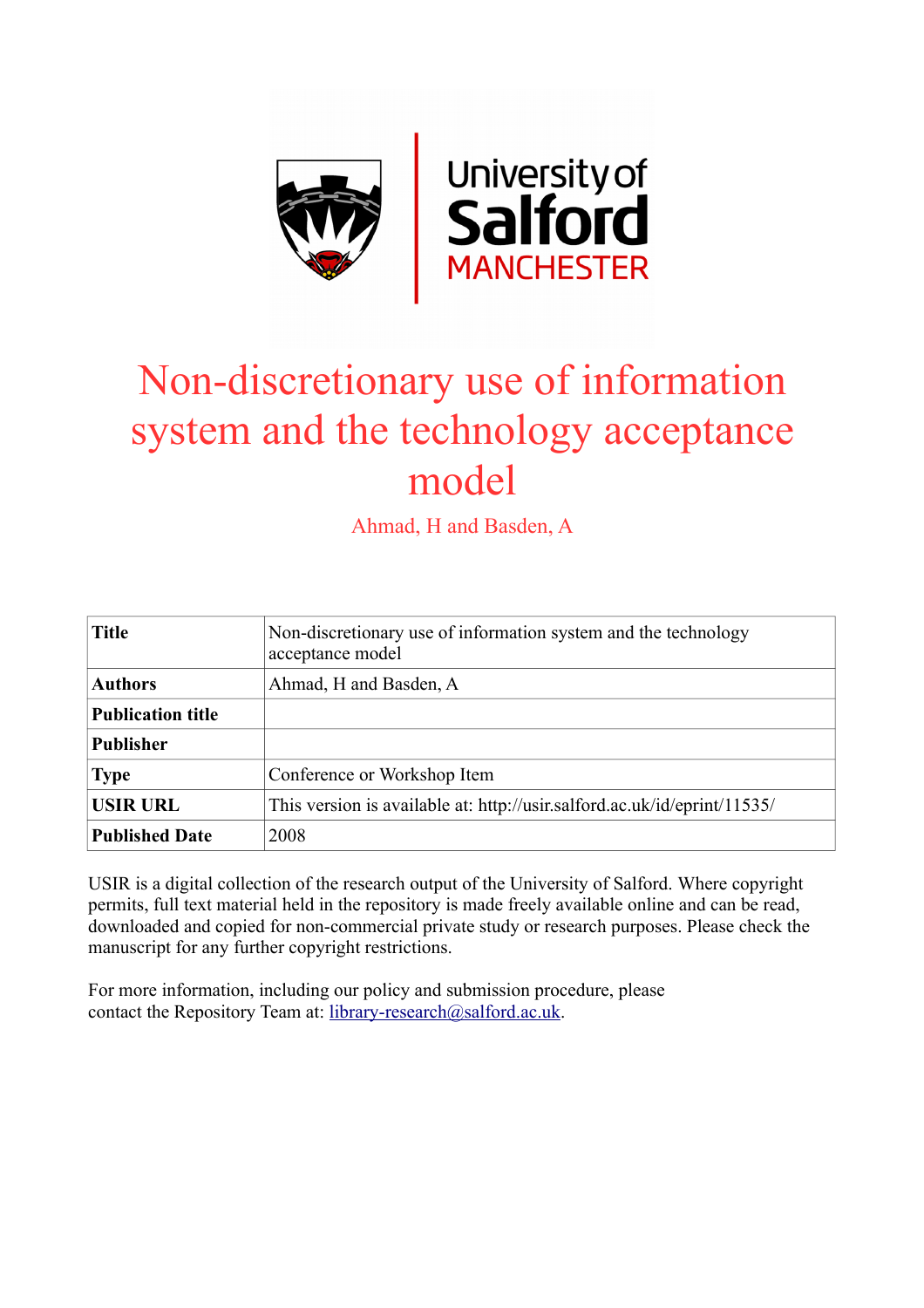Non-Discretionary Use of Information System and the Technology Acceptance Model

## Hawa Ahmad Andrew Basden University of Salford H.Ahmad@pgr.salford.ac.uk, A.Basden@salford.ac.uk

#### *Abstract*

*The purpose of this paper is to review literature used Technology Acceptance Model (TAM) as their theoretical foundation in non-discretionary use (NDU) environment. NDU means system that user who worked in the organisation must used the system without exception as long as they continue working in order to complete their job tasks. Three limitations of TAM used in NDU environment were indentified. Firstly, though TAM can be extended with new variables, this becomes unwieldy and does not embrace all the diversity of everyday experience in NDU. Secondly, the 'system usage' variable in TAM gave less meaning in NDU environment, and suggestions for its replacement are not able to fully capture the meaning of high quality in NDU. Thirdly, TAM can only measure the variables but not provide guidance how to achieve the variables. The paper ends with recommendations for future research into a very different type of framework for understanding and achieving high quality NDU.* 

*Keywords: Technology Acceptance Model, Non-discretionary Use, Discretionary Use, System Usage, End user satisfaction.* 

## 1. INTRODUCTION

Business processes in the organisations are increasingly dependent on information systems (IS) to capture all business activities that occur daily. The IS implemented in the organisation must be of sufficiently high quality that use of the system fulfil the need of all interested parties. For example, user acceptance can leads to system usage. It is because the primary nature of users' work has changed, converting manual into computerised processes, that qualify of use becomes every more important. Hodgson & Aiken (1998) and Keil et al. (1995) make it clear that information system managers must consider the human issues as well as technical issues. 'Users' here means those who use the system directly as part of their job function or those who make use of the outcomes produced by the system (Hartwick  $\&$ Barki, 1994). User acceptance of information technology in the workplace remains complex and an important issue (Venkatesh & Davis, 2000). If the everyday experience of using IS is poor, user acceptance becomes low and the relationship between investment in information technology and organisational effectiveness will be jeopardised (Agarwal & Prasad, 1997).

In many cases, use of an IS is voluntary, and at the user's discretion. However, as work becomes more computerised there is less freedom for individuals to decide whether or not to utilize the technologies to complete their task. Organisations today tend to be more competitive when users have little discretion on whether they use the IS; usage is 'forced' (Ram & Jung, 1991). This is because many tasks in a modern workplace can be undertaken only by a computer and the specifications of many tasks do not give individuals the opportunity to select among alternate methods to complete their tasks. Therefore, the discretionary nature of IS use in the organisation is shifting to non-discretionary use (NDU). As a result, NDU has become an important issue to be considered by MIS researchers.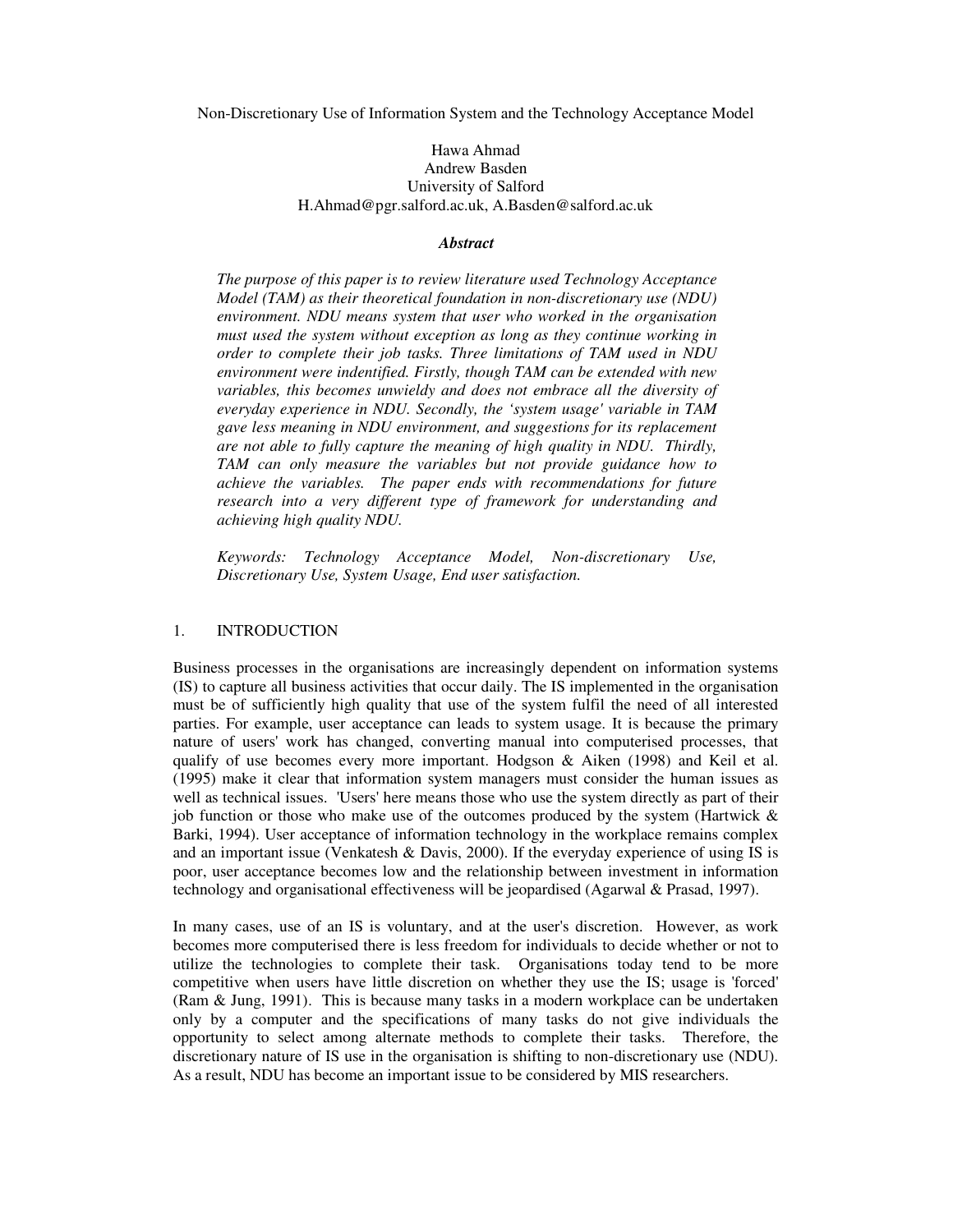Many models have been developed to measure the user's acceptance or user's adoption like Diffusion of Innovations (DOI) (Rogers, 1983), Theory Reasoned Action (TRA) (Fishbein & Ajzen, 1975), Theory Planned Behaviour (TPB) (Ajzen & Fishbein, 1980) and Technology Acceptance Model (TAM) (Davis, 1986). Those adoption models have been used to examine variables that motivate individuals to accept a new IS. Their dependent variable is typically system usage. The models originated from the social psychological literature (Rawstorne, et al., 1998). TAM was designed specifically for user acceptance towards IS. Therefore many studies related to usage towards IS will use TAM as their theoretical model.

However, it is not clear that such models are sufficient to help us understand and achieve high quality NDU. Each model tends to cover only a limited range of factors, and everyday experience in NDU is usually much richer and wider in scope. The challenge that researchers have is to identify the factors that are important in high quality NDU and to provide useful guidance to achieve it.

This paper first reviews the literature on NDU environment of IS, and augments this with one detailed presentation of everyday experience. It then examines the TAM model and various extensions that could make it serviceable in analysing NDU. Davis (1986) clearly stated that TAM is meant for discretionary use and must be extended for the NDU environment. The capability of TAM in NDU is then discussed, to identify some limitations. Lastly, recommendations will be made for future research.

# 2. NON-DISCRETIONARY USE (NDU) AND DISCRETIONARY USE (DU)

Non-discretionary use (NDU) of information systems (IS) differs from discretionary use (DU). In discretionary use, the user decides whether to use the IS or not, depending on a number of factors like whether they find it useful or easy to use, and the amount of use can be an indicator of the quality and the success of the IS. In NDU, the IS must be used whether its users like it or not, so the amount of use is always 100% and this cannot indicate the quality of experience in using IS. Here users perceive use as mandatory (Agarwal & Prasad, 1997; Hartwick & Barki, 1994; Venkatesh & Davis, 2000).

NDU is defined as "one in which users are required to use a specific technology or system in order to keep and perform their job" (Brown, et al., 2002). Some of the reasons in putting the system as NDU are to increase the usage and to overcome the first time difficulty towards the system (Agarwal & Prasad, 1997). It is also due to legal requirements, a regulatory body or an agreement with another organizational partner (Chae & Poole, 2005). NDU systems are often complex, integrated systems on which an organisation relies heavily, such as ERP. As for example, The Accounting Firms are using User Business System (UBS) software to capture all monetary transactions to produce financial statements. It is now hard to use the manual accounting book of previous years. If one department did not use the system it will affect other departments too. As a result the system outputs are not updated and consequently will provide wrong information to management for decision making.

Recently, there has been quite an extensive literature discussing NDU (also called mandatory use) (Sorebo & Eikebrokk, 2008). Research indicates that in NDU environments, an assumption is made that users will accept any changes to use the new IS because they wish to continue working in the organization (Leonard-Barton & Deschamps, 1988). Users need to use the system to complete their tasks or job functions (Ram & Jung, 1991) where they have no alternative of not using the IS. It happened because users have decided to work in the same organisation with the same environment (Brown, et al., 2002) and the usage is the organisational requirements (Agarwal & Prasad, 1997; Hartwick & Barki, 1994; Venkatesh & Davis, 2000). Such users would be motivated to use the system not necessarily because they have positive attitudes towards it but instead because they feel encouraged to use it by management. Organisation also must not force users towards system usage or to adopt the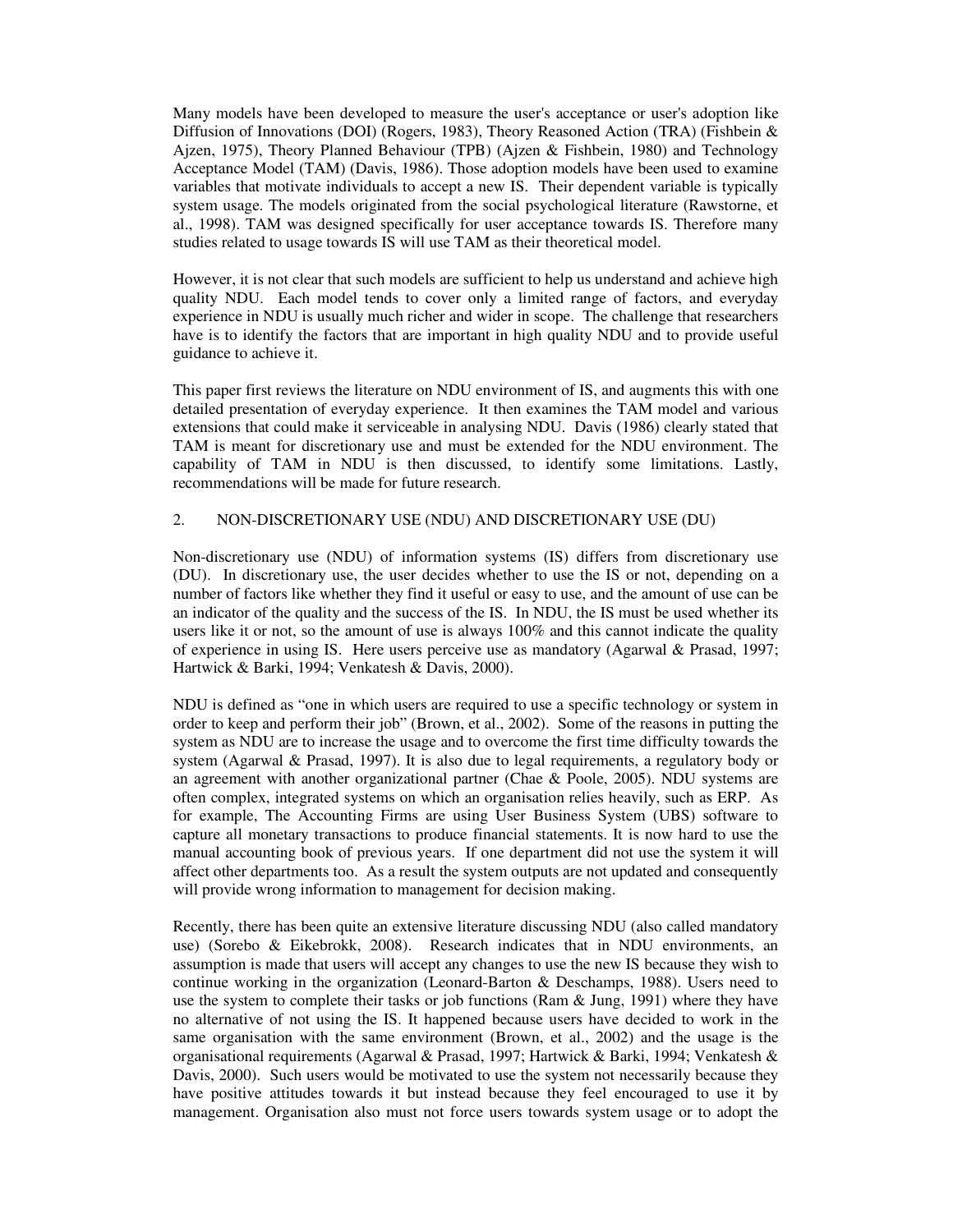innovation because it will lead to user resistance towards the system (Ram & Jung, 1991). However, sometimes users might gain status and influence within the work group when they used the system and thereby improve their job performance (Venkatesh & Davis, 2000). Some researcher find a mix of non-discretionary and discretionary (or voluntary) usage in ERP (Amoako-Gyampah & Salam, 2004), where NDU refers to meeting minimum requirements related to their job functions and discretionary use is where usage is beyond this.

Most discussions of NDU in the literature, however, have not yet captured many of the everyday experiences that are important in real-life NDU. One of the authors experienced working in NDU environment. She found the following factors which are not adequately discussed in the literature. The factors are divided into two categories on how to achieve system usage and the end-user satisfaction (EUS). In relation to achieve the system usage, first, usage is related to a number of tasks must be undertaken to complete job task. Second, when people join the organisation, management must explain to them from the day they join about how the NDU system must be used to complete job task. Third, staff helping each other use the IS, not just out of generosity but because the whole operation would be adversely affected. Fourth, the author would use the system when she felt comfortable and happy with the working environment where the boss and other staff treat her well and in good manner. Fifth, is the gaining of life working experience, especially for fresh graduates. The longer time they work with the same organisation, the more life working experience they will be able to gain, so they are motivated to stay and get used to the mandatory IS. Sixth, another motivation to remain is that loyalty to the organisation over five to ten years can bring rewards. Such compensation plan must be known to users so that they will feel appreciated for the many efforts they put into their working activities. Whereas the second categories that is to achieve end user satisfaction (EUS), the first issue is, the ability of gaining helps from others when they faced any difficulties in using the system. Second, easy to obtain any information required at anytime and lastly is on the learning and training issues specifically related to their job functions.

Hartwick and Barki (1994) believe that more research is needed in the area of NDU. This paper suggests that a true understanding of NDU requires attention to many such 'everyday' issues as well as those discussed in the literature. This requires a conceptual framework and model with which to understand NDU.

## 3. TECHNOLOGY ACCEPTANCE MODEL (TAM)

The Technology Acceptance Model (TAM) (Davis, 1986; Davis, et al., 1989) is a well known model that deals with user adoption of information systems. It usually assumes discretionary system usage environment (Brown, et al., 2002), but it might be extendible to NDU. The main objective of TAM is to provide a foundation to know the impact of external variables on internal beliefs, attitudes and intentions (Legris, et al., 2003) towards system usage.

## 3.1 The Technology Acceptance Model

Davis (1986) used Fishbein and Ajzen's (1975) Theory Reasoned Action (TRA) as a theoretical foundation in developing TAM. TRA was a well known model of human behaviour from psychology, which links subjective norms, attitudes, intentions and beliefs as determinants of behaviour. TRA is for any kinds of human behaviour, and its authors expected its variables to be adapted for specific types. In attempting to model the behaviour in using IS, Davis retained attitudes and intentions, and defined two types of beliefs: perceived ease of use (PEOU) and perceived usefulness (PU). Figure 1 shows TAM original model with the causal relationships between all its variables.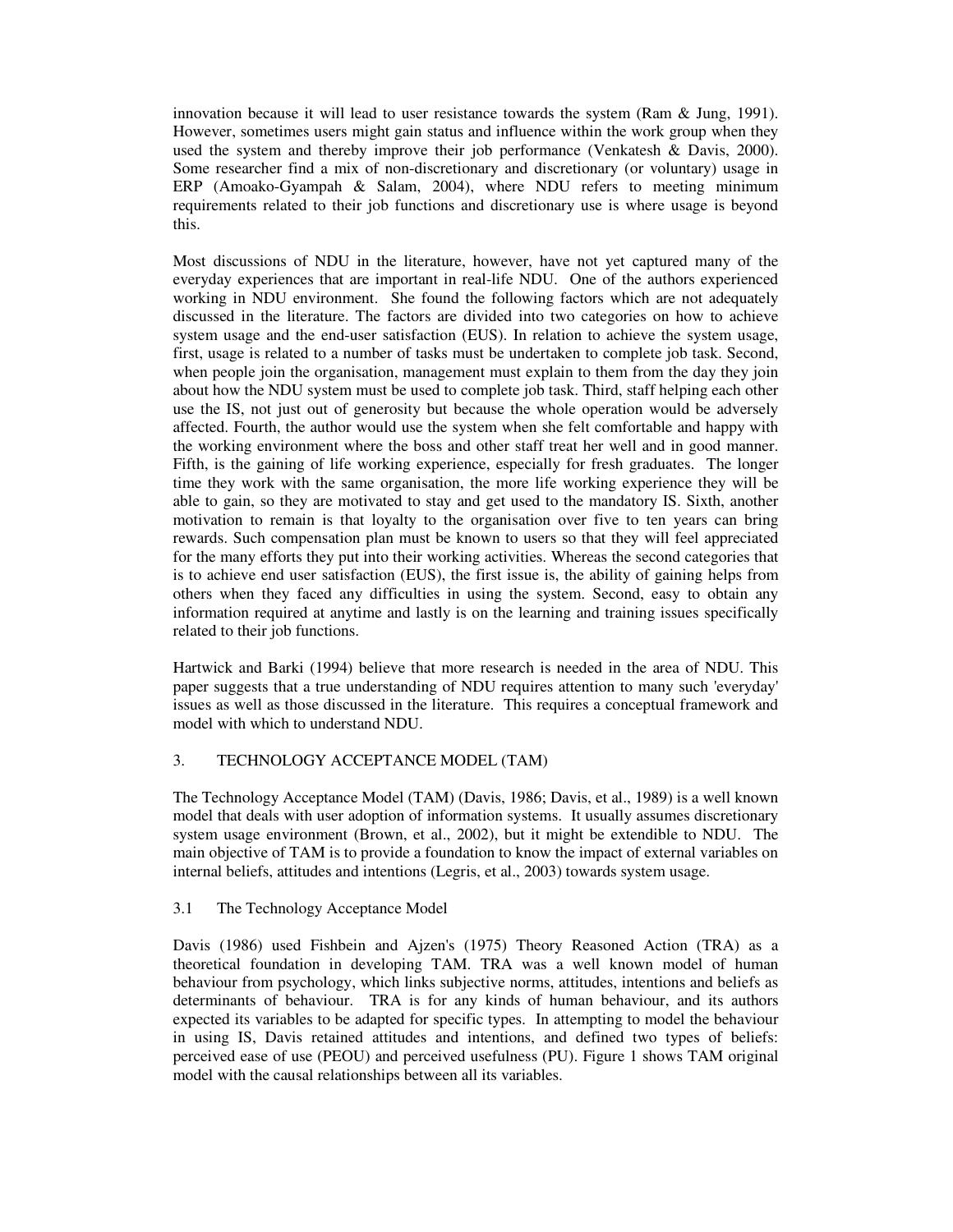

 *Figure 1: Technology Acceptance Model (Davis, et al., 1989)* 

Two beliefs, as independent variables, were identified by Davis (1986) during his PhD studies, perceived usefulness (PU) and perceived ease of use (PEOU), which is hypothesized to be fundamental determinants of user acceptance of information system (Davis, 1986, 1989). PEOU is defined as the degree to which an individual believes that using a particular system would be free of physical and mental effort. PU is defined as the degree to which an individual believes that using a particular system would enhance his or her job performance (Davis, 1986). Support for the ideas that PU and PEOU were two beliefs that influence user intentions to accept new technology is extensive (Davis & Venkatesh, 1995, 1996; Mathieson, 1991; Szajna, 1994; Taylor & Todd, 1995). Other support included the PEOU as an antecedent of PU and indirectly contributed to attitude formation towards system usage (Gefen & Straub, 2000). Many empirical studies found that PU has consistently been a strong determinant of usage intention while the PEOU has a less consistent effect on intention.

Two other variables were identified; behavioural intention and actual system usage. TAM stated that PU and PEOU determine an individual's intention to use a system. Whereby, the intention to use is treated as a mediator of actual system use.

TAM theorises that all other variables are 'external' and feed into PEOU and PU. In his thesis Davis (1986) identified system characteristic as an external variable, because managers have a say or controlling power to decide what types of system characteristics need to be included. Other researchers listed out other the types of external variables.

TRA included 'subjective norms' (SN) as a variable in its model, which is (Fishbein & Ajzen, 1975) "the person's perception that most people who are important to him think he should or should not perform the behaviour in question." In IS use, these might be colleagues and superiors. Because TAM is tested in new system design and implementation stages, therefore the users will not receive any information from referents such as superiors, whether individuals or groups, and hence TAM excluded subjective norms from its model.

3.2 Other Empirical Studies on Technology Acceptance Model (TAM)

Since year 1986, many empirical support for the robustness of the TAM as a predictor of intended systems usage has been given by a number of researchers (Adams, et al., 1992; Davis, et al., 1989; Sambamurthy & Chin, 1994; Subramanian, 1994). Types of system studied by MIS researchers on TAM can be classified into communications systems, general purpose systems, office system and specialized business systems (Lee, et al., 2003). Other researcher reclassified systems into three categories; office automation, software development and business application (Legris, et al., 2003).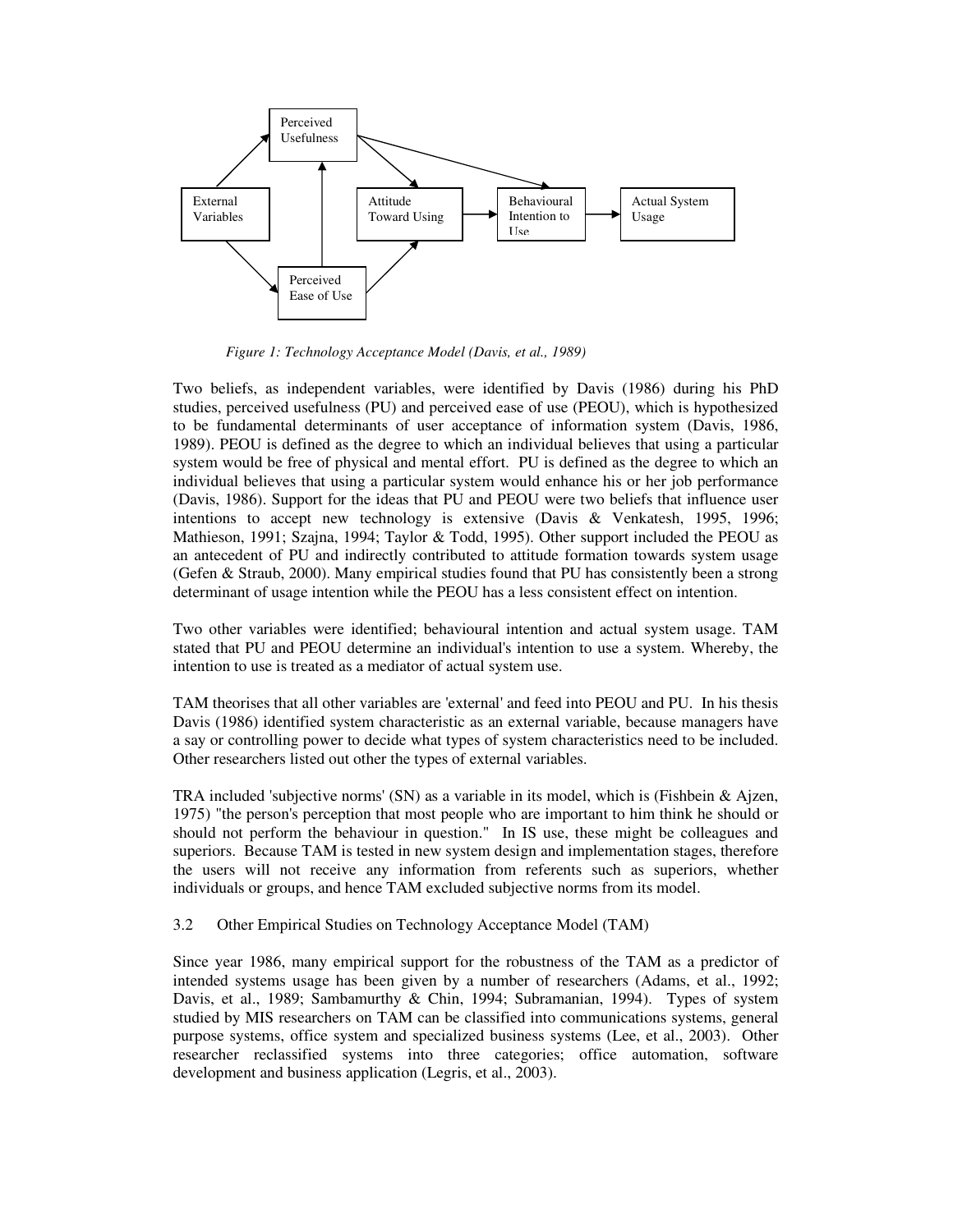Further studies after 1986 was paper written by Davis in 1989. This paper published results on validated measurement scales to measure PEOU and PU. These measures can also be used in other scenarios like application settings, after system implementation to detect any problems occurs, in organisations to make selections between software suggested by different vendors, examining ratings of different user groups for the same software and for measuring system success (Adams, et al., 1992). Other research such as Subramanian (1994) applied TAM in two mailing systems, Sambamurthy and Chin (1994) used TAM in group attitude towards using GDSS, Davis (1993) replicated his study (Davis, et al., 1989) using e-mail and a text editor while Adam, et al. (1992) studied TAM in word processors, graphics, spreadsheet, e-mail and v-mail.

As many studies being done, the findings are not consistent. Some researchers took the opportunities in trying to come out the consistent idea about TAM. Meta analysis is one way to achieve the standardisation of result in research. Meta analysis is a way of combining findings of all studies to end with the conclusion of consistent ideas. Since findings from previous studies have a long list, researchers combine it into groups. Lee, et al. (2003) suggested four periods of TAM chronology; introduction, validation, extension and elaboration. Validation period are for all papers that did studies to validate the original model without augmenting any variables or constructs into the model. All studies were done to validate TAM instruments, a test-retest reliability of PU and PEOU scales, found that instruments are valid in test-retest analysis (Hendrickson, et al., 1993), Szajna (1994) examined how well TAM could predict future behaviour. The results showed that both PU and PEOU were able to predict the future behaviour of the software evaluation and in choosing software packages among several options. It is important due to the increases of pre-packaged software (e.g., Microsoft words, Microsoft Excel, database management system) used in the organisations.

As for current interest on TAM it covered the internet usage and website usage. Results from these studies confirmed the suitability of PEOU and PU in an online context, and found out that substantial evidence for the intrinsic enjoyment that many consumers have when surfing the web (Moon & Kim, 2001). During validation period, the questions whether TAM instruments are powerful, consistent, reliable and valid still put on hold. It is because researchers will every time check for its validation (Legris, et al., 2003).

## 3.3 Extending TAM

Since 1986 TAM has been extended by MIS researchers so that it can be used in different environments, other than those used when Davis developed the original TAM. Either additional antecedent factors or new external variables were suggested. The important issue is how to separate out things that should be separated and how not to separate out things that should not be separated. Attempts to extend TAM have generally taken one of three approaches: by introducing factors from related models, by introducing additional or alternative belief factors, and by examining antecedents and moderators of perceived usefulness and perceived ease of use (Wixom & Todd, 2005).

The first one added to TAM is known as output quality (Davis, et al., 1992). Other example of added external variables include developer responsiveness (Gefen & Keil, 1998), systems features (Shim & Viswanathan, 2007), organisational support (Igbaria, et al., 1996) and user perceptions concerning management support, internal and external computing support, and internal and external computing training (Igbaria, et al., 1997). Government support and compatibility were added as external variables in Calantone, et al. (2006).

Researchers have suggested long lists of external variables, more than 70 (Yousafzai, et al., 2007), since TAM was first introduced. However this gave confusion among IS communities. They reclassified it to four characteristics; organizational, system, users' personal and other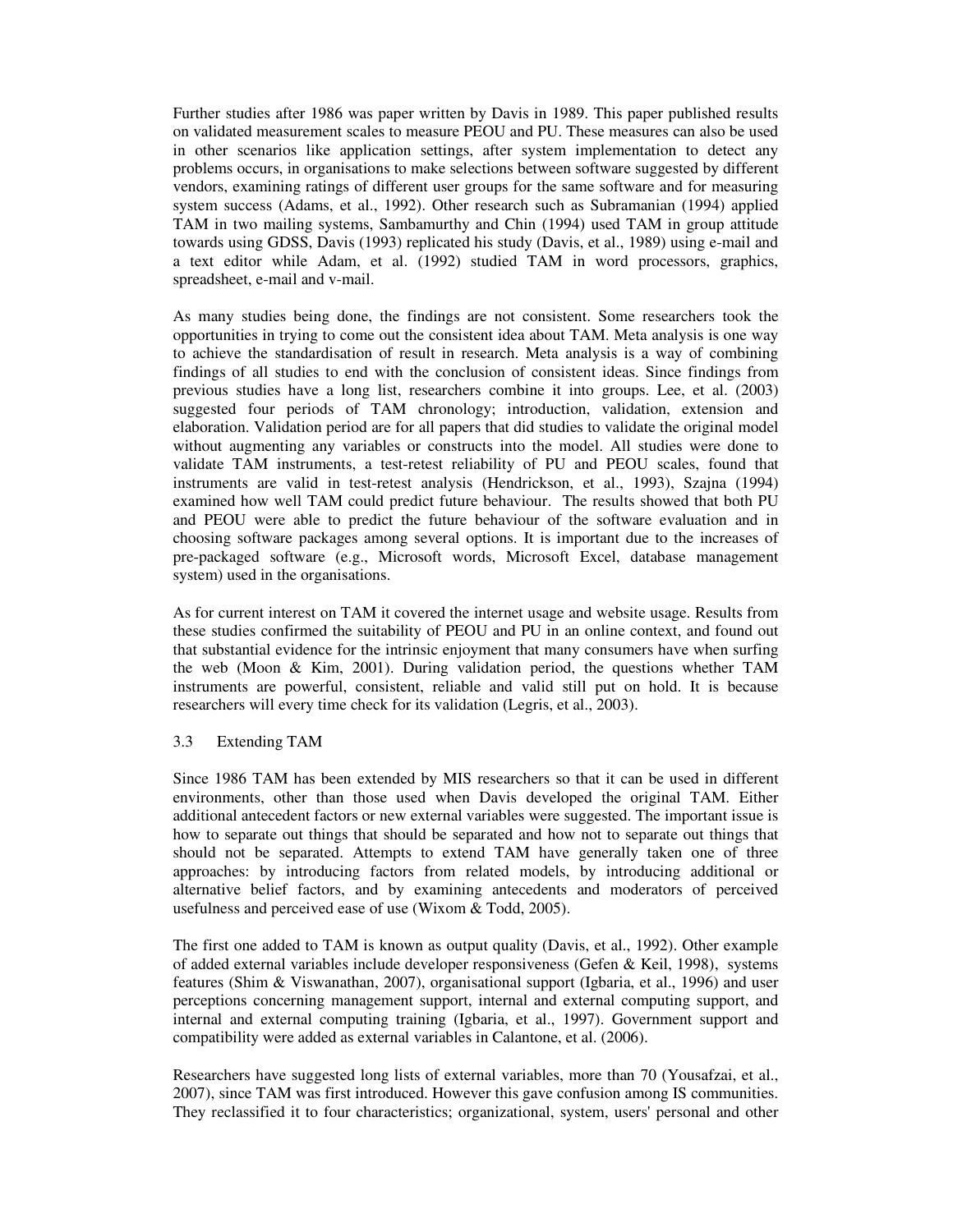variables. So TAM is no longer considered a parsimonious model since, after taking into considerations all new additional variables, it become a rather complicated model. See, for example the latest TAM3 suggested by (Venkatesh & Bala, 2008).

## 4. STUDIES OF TAM IN NON-DISCRETIONARY USE ENVIRONMENT

Most previous studies ot TAM focused on discretionary use (Davis, 1989; Gefen & Keil, 1998; Henderson & Divett, 2003; Hendrickson, et al., 1993; Hubona & Burton-Jones, 2003; Mathieson, et al., 2001; Subramanian, 1994; Szajna, 1994). Davis (1993) suggested that TAM need to be extended if it would be used for NDU. One reason for this is that users would be motivated to use the system not necessarily because they have positive attitudes or believe it to be easy to use or useful, but instead because they feel encouraged to use it by management. So TAM was extended for NDU (some call it mandated or mandatory use) by adding new external variables such as subjective norms, system quality and computer selfefficacy (Adamson & Shine, 2003); image, job relevance, output quality and result demonstrability (Venkatesh & Davis (2000).

Subjective norms also include influences by managers, peers and consultant for NDU (Ward, et al., 2005). Such a motivational construct similar to spirit of Fishbein and Ajzen (1975) 'subjective norm', which captures the individuals' belief related to others in performing a given behaviour and other motivational factors toward it. The elements of subjective norms significantly relates to intention prior to the system development in the case of nondiscretionary users (Davis, 1993; Hartwick & Barki, 1994; Venkatesh & Davis, 2000) whereas for discretionary users the views of others are less likely to influence their action instead their own attitude play its part (Hartwick & Barki, 1994).

While Brown, et al. (2002) explored how much of original TAM can be used for NDU, others extended it. Some of the extensions of TAM to NDU replace the 'IS usage' dependent variable with usage behaviour, while others replace it with end user satisfaction.

## 4.1 Validation of Original TAM in NDU

Brown, et al. (2002) applied unextended TAM to a system called Computer Banking System (CBS) in the NDU environment in the banking industry. Users were given training before the actual implementation. Once CBS was implemented, the old system was stopped. This research paper studied this process in relation to the Theory Planned Behaviour (TPB) and two versions of TAM, original TAM and what they call 'parsimonious TAM', which omits the attitude variable. Brown et al. found two main results.

One result was that the primacy of PU over PEOU is reversed in NDU. Whereas in discretionary use, PU is a stronger determinant of behavioural intention than PEOU, in NDU, PEOU becomes the primary determinant of behavioural intention.

The other result concerned the "attitude" variable in original TAM. The only relationships that were found to be significant were PEOU to PU, and PU to attitude. Other relationships were found to be nonsignificant, especially that from attitude to intention to use the system. This means that in NDU settings, PU is important in encouraging positive attitude about use, but that attitude is not important in influencing their intention to continue using the system. Thus, in original TAM applied to NDU, there was no significant antecedent factor for intention to use the system.

This does not mean, however, that attitude is unimportant in NDU. Rather, attitude is antecedent to a different variable, not found in original TAM. Melone (1990) found that attitude is a critical factor in NDU environments because it represents the degree to which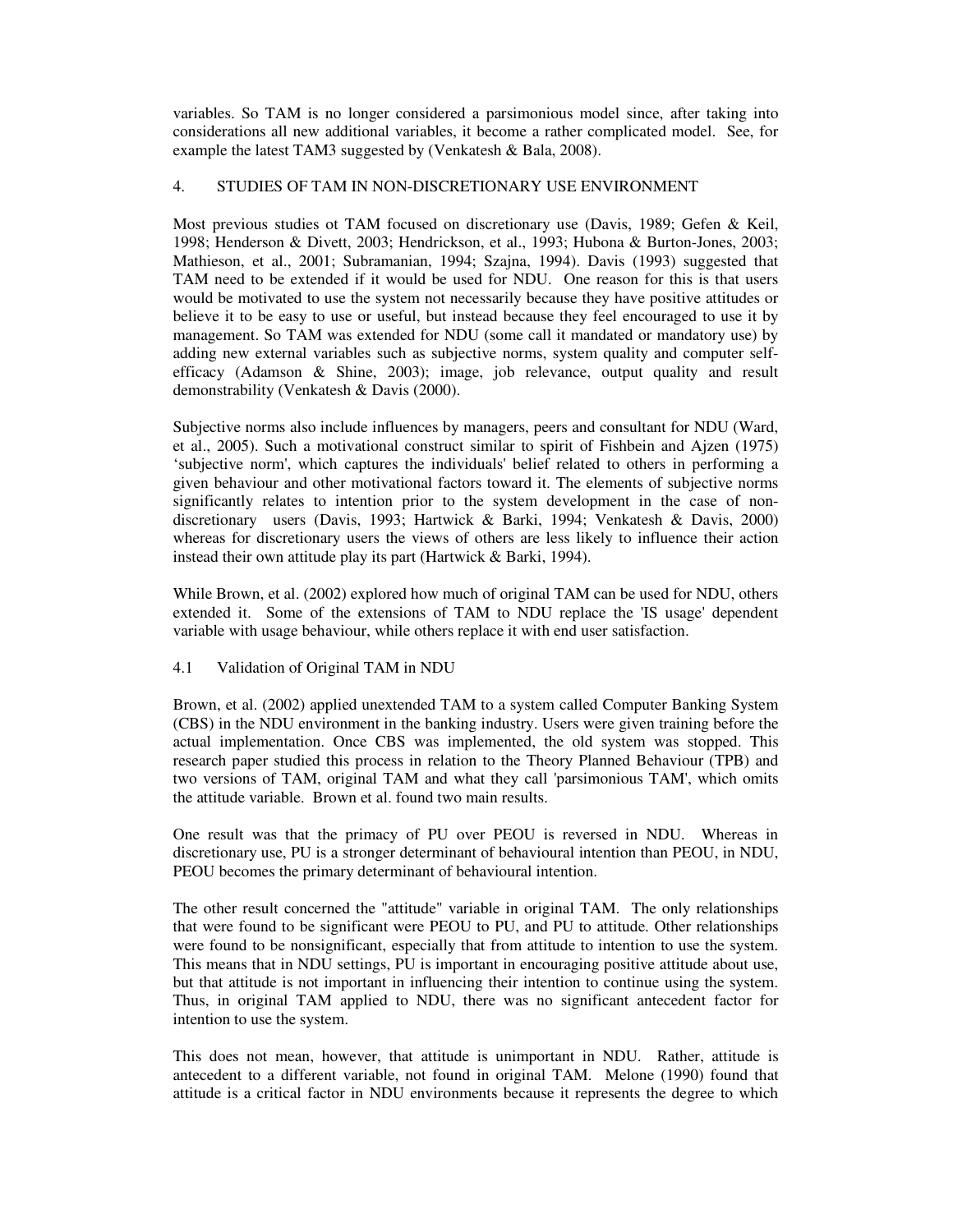users are satisfied with the system, which is discussed later. Brown et al. added that in NDU settings, PU is important in encouraging positive attitude about use.

#### 4.2 Usage Behaviours as Dependent Variable

### 4.2.1 Rawstorne, et al. (2000)

Rawstorne, et al. (2000) studied on the issue of predicting and explaining NDU behaviour using the original TAM. Prediction can happen on its own but not for explanation. The explanatory power can only be shown once prediction is established as being accurate. Data were collected from one type of worker (nurses) and one type of information system known as a Patient Care Information System (PCIS). The workers were not given any choices whether to use the system or not, therefore the system is classified as NDU. Questionnaires were distributed from the same nurses on two different occasions since the study based on longitudinal design.

The research was conducted on two different occasions or time frame since the study based on longitudinal design to identify issues in predicting and explaining mandated IS use using the TAM and the TPB. Any model is able to have the explanatory power once the prediction is established as being accurate (Sutton, 1998). The data for the study were collected from one type of worker (nurses) and one type of information system known as a Patient Care Information System (PCIS). The workers were not given any choices whether to use the system or not, therefore the system is classified as NDU. So the authors replaced 'system usage' by 'usage behaviours' as a dependent variable. In the case of the Nursing Care Plan (NCP) in the PCIS, three special usage behaviours were measured: updating the care plans as changes occurred, using the care plans for planning care delivery and using the care plans as an educational tool for students and new graduates.

TAM could not explain multiple usage behaviours because if different behaviours were measured, it is unlikely that the same predictor items could predict all the behaviours. However, if the three behaviours were taken separately, TAM was able to predict two of them but failed to predict updating the care plans as changes occur. Instead of updating when changes occurred users batched updates to the end of the day or week. The reason was due to the formation of intention, which Davis (1986) says requires ample time and knowledge to understand the new system.

Another issue came out from the study is about the determinant of intention are associated with future usage. Evidence from previous study found out that beliefs and determinants of current use are different to ongoing use (Karahanna, et al., 1999). The result from this study indicated that "usage behaviour can be predicted to a reasonable degree between two or four months after the commencement of use".

The result shows, TAM can sometimes be useful predictive and explanatory tools in NDU environment, but at other times it cannot be.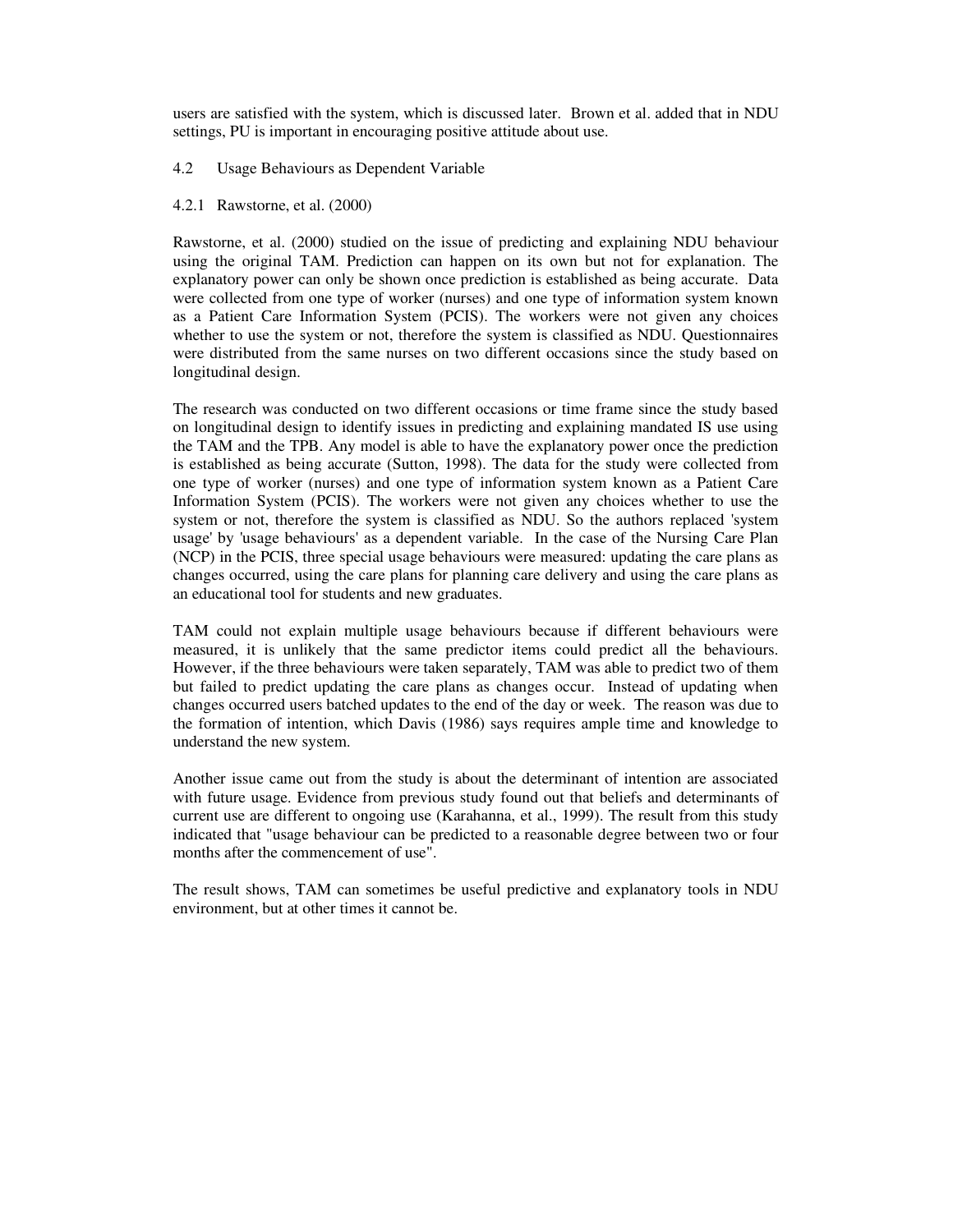#### 4.2.2 Venkatesh and Davis (2000)



Venkatesh and Davis (2000) extended TAM into new model known as TAM2 (Figure 2), which attempted to make TAM more relevant to NDU and also identify determinants of perceived usefulness. They incorporate key determinants of PU on two perspectives; social influences (subjective norm, voluntariness and image) and cognitive instrumental construct (job relevance, output quality, result demonstrability and perceived ease of use). Image refers to "degree to which use of an innovation is perceived to enhance one's status in one's social system", job relevance means "individual's perception regarding the degree to which the target system is applicable to his or her job", output quality means "what tasks a system is capable of performing and how well the system performs those task" and result demonstrability is the "tangibility of the results of using the innovation" (Moore & Benbasat, 1991) means users will accept system if it could attribute gains towards job performance. Subjective norm is "internalisation; in which people incorporate social influences into their own usefulness perceptions, and identification; in which people use a system to gain status and influence within the work group and thereby improve their job performance".

The study was carried out in NDU and DU environments using longitudinal design in order to understand the effects of those key determinants in a situation where users experience increase over time with the system. Four companies (different industries) were involved in data collection; two for NDU and two for DU and measures were taken at three points of system implementation; pre-implementation, one month and three months post implementation.

All the hypothesis made for TAM2 were strongly supported across the four organisations and for all the three implementation points. The subjective norm also significantly had direct effect on intentions over and above perceived usefulness and perceived ease of use for NDU but not for voluntary usage. The direct effect will be stronger prior to the implementation and during early usage, it became weaker over time as users gained more experience with the system that provides a growing basis for intention towards ongoing use. As for the results of job relevance, the study found that in assessing the usefulness of the system, it will be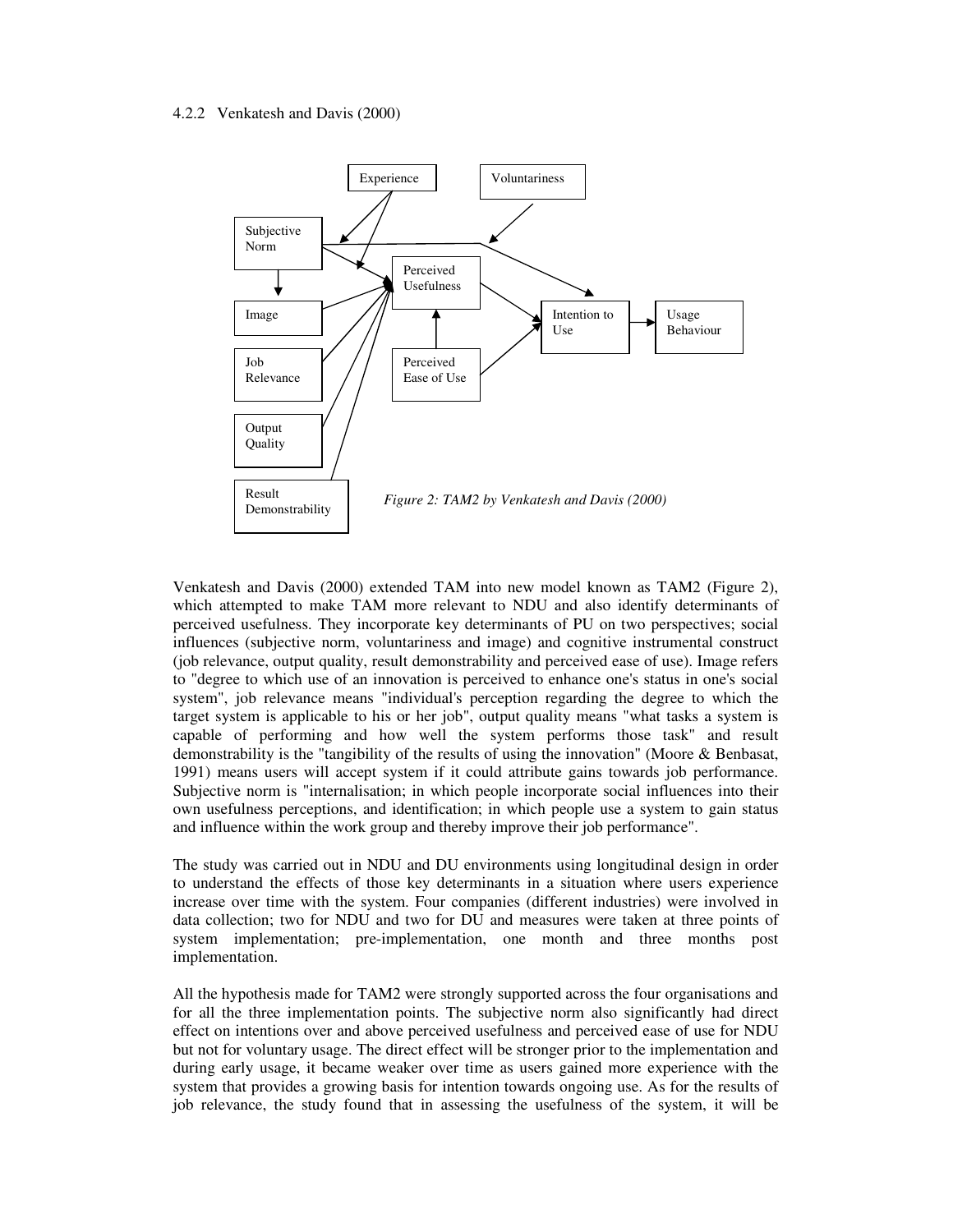affected by how individuals match their job goals with the consequences of system use (job relevance). It is also similar with task characteristic and technology characteristics in other studies (Davis, et al., 1992; Goodhue & Thompson, 1995). Lastly, as for other effect between subjective norms towards image, image towards perceived usefulness, result demonstrability toward perceived usefulness, studies showed that all were significant throughout all four organisations and all three points of implementation.

- 4.3 End User Satisfaction as Dependent Variable
- 4.3.1 Rawstorne, et al. (1998)

Rawstorne, et al. (1998) proposed an integrative model of information system acceptance in NDU (they refer as mandatory) environment. The end result is to measure end user satisfaction (EUS). New variables were incorporated into the model of a combination with TAM and TPB's variables. Experience using the computers is linked with positive attitudes towards computer. In this paper they argued that user intention is not suitable in NDU environment because the variable will not be used in testing the model. But yet, it is still being measured to prove the argument that measure user intention is in appropriate in nondiscretionary adoption environment. They change it to symbolic adoption means "the mental acceptance of an idea, distinct from attitude". In order to test the hypothesis for the proposed model, a longitudinal study has been employed where data were collected from about 500 participants that used a system known as computerised patient care information system (PCIS). Users were involved directly through out the system development. They did not report any result since the project is still in progress when it was presented in 1998.

### 4.3.2 Adamson and Shine (2003)

Adamson and Shine (2003) did their study in the Bank treasury where the old and well practiced system was to be replaced by the new system. The system is classified as a nondiscretionary (they called it mandatory) type. The new system was develop by using the enduser approach means user will participate and contribute at all stages of the design process consist of specification of system objective, evaluation criteria, pilot study and user support. However, after few months of implementation, there were problems occurred like a high turnover of staff, complaints from front and back office users and some conflicts about the system. Due to those reasons, the management would like to measure end user satisfaction (EUS) towards the new implemented system, rather than usage and anticipate for productivity. It is because in a non-discretionary environment technology usage is determined by the organisations' aim and objectives. The study used TAM2, developed by Venkatesh and Davis (2000), where the model is being extended to measure end user satisfaction (EUS), lead to acceptance and subsequently to increase usage. They studied additional variables; attitudinal dimension (measure attitude formation towards new technology, consist of subjective norm, computer self-efficacy and system quality), perceptual dimension (perceive ease of use and perceive usefulness) and behavioural dimension (end user satisfaction) by assumption once user satisfied it will use the system. They define subjective norm as "individual's subjective norm are determined both by peers and superiors' influences", computer self efficacy is "individuals' belief concerning their ability to perform specific tasks successfully, given a degree of expended effort and persistence in the face of challenging situations" while system quality as "centres on an acceptable standard for software quality. The major sources of poor system performance are software bugs and errors, hardware or facility failures caused by natural or others causes and poor input data quality. Pursuing perfection is economically unfeasible (information systems must be acceptably secure, accurate and reliable)".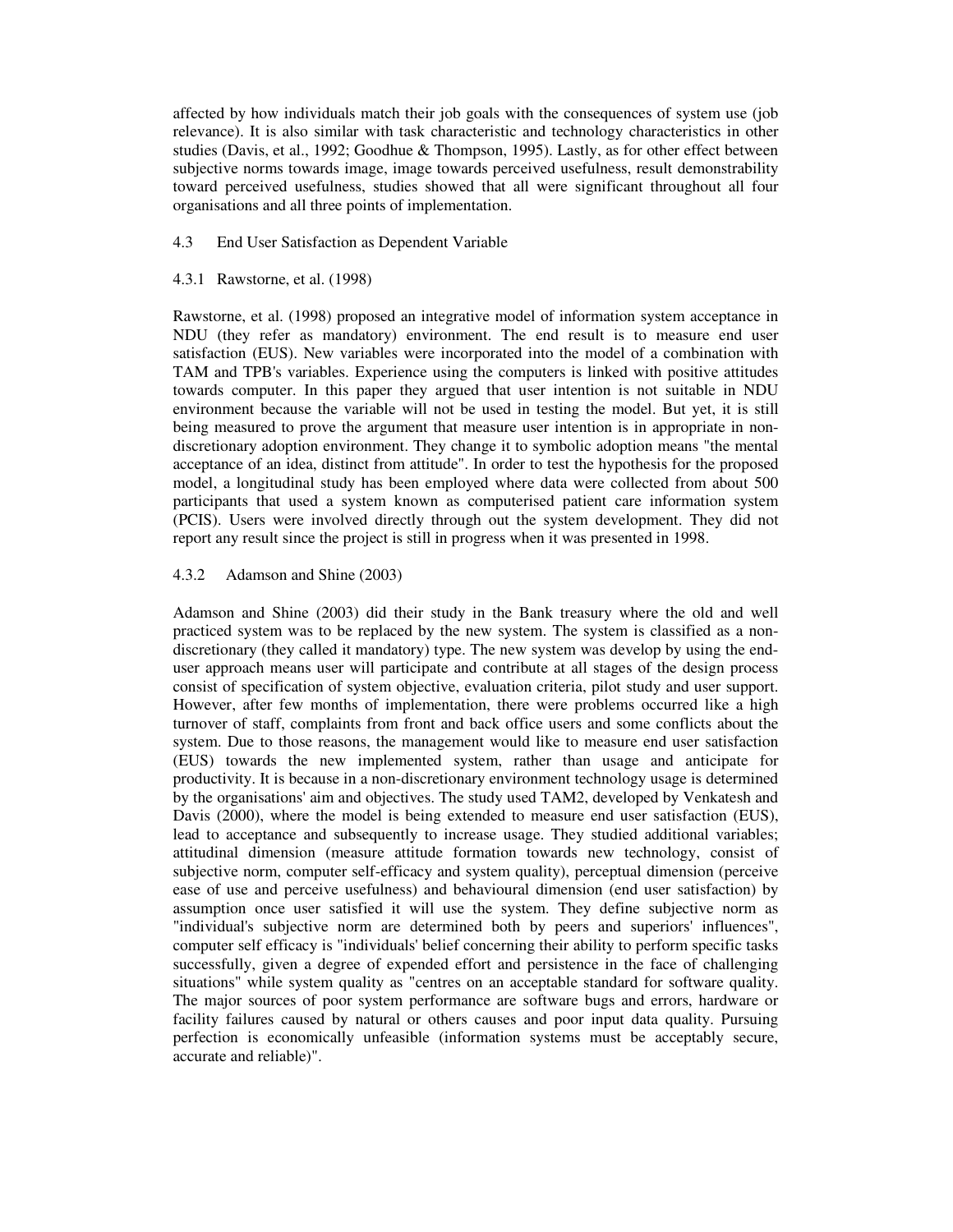All attitudinal dimensions showed positive and significant relationships to perceptual dimension. Systems quality was the strongest relationship with PU and PEOU. Furthermore, PEOU was stronger influence toward EUS rather then PU toward EUS. Other significant contributors to satisfaction were demographic variables; age, position in a company and the employment duration. The study also concluded that the computer self-efficacy and EUS play a major role in new technology acceptance where it must be considered in designing information system for NDU environment. Computer self efficacy also could increase the individual's performance. Furthermore, any users with higher computer abilities are willing to accept and use new system.

### 4.4 Overview of TAM Studies in Non-discretionary Use

Brown, et al. (2002) show if the original TAM were used in NDU environment, the results gave different patterns of relationships. When attitude variable was excluded from TAM it shows PEOU as primary determinant while when attitude variable was included it shows PU as a primary determinant. The relationship between attitude and intention was absent since it is not relevant in NDU. The study was able to validate the original TAM where it was not suitable for NDU and they suggested that TAM-like models "do not replicate the relationships when usage is truly mandated". In addition the study still measured system usage even though the usage in NDU is hundred percent.

Rawstrone, et al. (2000) managed to prove that TAM cannot act as a predictor and as an evaluator in multiple users' behaviour. Any models must able to predict accurately in order to be able to explain. They measured 'user's behaviour' instead of 'system usage' since the study in NDU environment the system usage variable is not suitable to be measured. They identified the specific actual behaviour to be measured. They found that one predictor cannot measure multiple user behaviours. As for Venkatesh and Davis (2000), they also measure usage behaviour. New additional variables were added to be used in NDU environment.

Rawstorne, et al. (1998) and Adamson and Shine (2003) did their study to measure end user satisfaction specifically in NDU environment. New variables were suggested in NDU context.

## 5. LIMITATIONS OF TAM IN NDU

The arguments about TAM are on the issue of intentions and other variables. "Intention" needs to be excluded (Brown, et al., 2002; Hartwick & Barki, 1994; Sorebo & Eikebrokk, 2008) since in NDU the variables will not give any. The assumption made for behavioural intention is that when users intent to perform any activities, there are no limitation on its act. However due to organisational requirement, time and constraint the act are very limited. Research shown that behavioural intention gave less value to indicate either system is successful or not in a NDU (Brown, et al., 2002; Hartwick & Barki, 1994). It is not a matter of user have intention to use or not but the more important thing are whether are they satisfied to use the IS (Adamson, et al., 2003). If not it may leads to low morale, attempt to sabotage the system or poor customer services and blaming the IS did not provide information they needed (Markus, 1983). The suggestion was made to include subjective norm (influence by superior) and shown that subjective norm had a direct effect in intentions for NDU. However, the direct effect weakens over time when users had gained more experienced in using the system (Hartwick & Barki, 1994; Venkatesh & Davis, 2000).

As the above studies, it shows that TAM had some limitations when it was used in NDU environment. The limitations are not saying that TAM cannot be used totally in nondiscretionary use but have to do some adjustment in terms of adding more variables or replacing any variables that may gave less meaning if it still reflected in the model. Three limitations were identified and details discussions were made.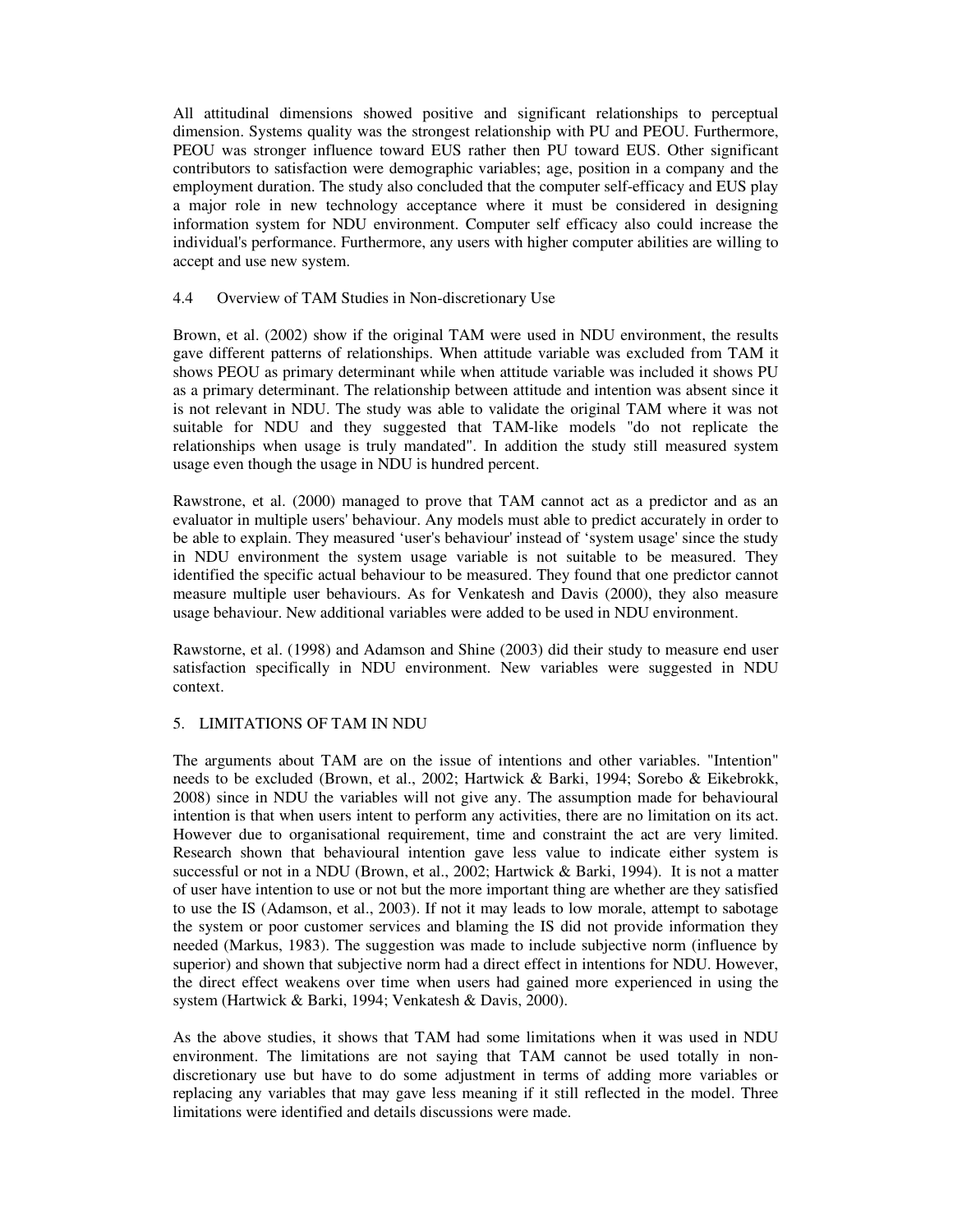### 5.1 Limitation 1: Insufficient external variables

Perceived usefulness (PU) and perceived ease of use (PEOU) are too undefined to be relied on in practical analysis. They need to be extended by adding additional external variables.

TAM is used to measure system usage in discretionary use environment and the degree to which it affected the beliefs (PU and PEOU) and various other factors that were added to other version of TAM. Most studies on TAM are either validating the original model or extending the model with new variables. About 70 external variables were identified in extended TAM since it was introduced in 1986 (Yousafzai, et al., 2007). As for studies specifically focus on TAM, the external variables includes; subjective computer experience and objective computer experience (Rawstorne, 1998); image, job relevance, output quality, result demonstrability (Venkatesh & Davis, 2000); system quality and computer self-efficacy (Adamson & Shine, 2003).

However, there are two problems with extending even to 70 variables. One is that the whole becomes unwieldy. Not only are Yousafzai, et al.'s variables too numerous to provide a usable analytical tool, but many of them overlap with others, and many are ambiguous or too general in meaning. Also, some of the characteristics of high quality NDU identified earlier cannot be easily incorporated into even these 70. For example loyalty issues are missing. Though, in principle, such issues could be added, this would compound rather than resolve the problems.

### 5.2 Limitation 2: Inappropriate dependent variable

As has already been discussed, 'system usage' as dependent variable is inappropriate for NDU. TAM has been shown to be less explanatory when system use is considered to be as non-discretionary as compared to discretionary use (Brown, et al., 2002). That is why TAM is more suitable to be used in discretionary use where usage in not hundred percent and for this case the system usage variable could give some meaning to be included in the model. In order to overcome the concern, the system usage needs to be replaced with more suitable variable such as usage behaviour (Rawstorne, et al., 2000, Venkatesh & Davis, 2000) or end user satisfaction (Rawstorne, et al. 1998; Adamson & Shine, 2003). As the latter have shown, EUS is significantly related and relevant to performance (Gelderman, 1998) and therefore it has gained its place as a reliable tool for evaluating information systems (Baroudi & Orlikowski, 1988). Dissatisfaction with an IS may decrease job productivity (Kim, 1989).

However, as is clear from the earlier discussion, neither usage behaviours nor end user satisfaction are sufficient to embrace all the diversity of aspects that are important in high quality NDU.

## 5.3 Limitation 3: Offers little guidance

The TAM approach allows us to measure the external and dependent variables and link them together, but it cannot help management in planning to achieve high quality NDU. In the real world of NDU, it is not just a matter of measuring or predicting or evaluating user satisfaction (or whatever the output variable is). It is necessary to also do something about it or to take further action once results were obtained. As for example, in the organisation when management make use of TAM measurement scale and obtained the result that system usage is very low. What are the next steps? What action can be taken? How to increase the system usage or how to increase the user satisfaction or any output variables? TAM cannot give the answer to those questions. It means TAM cannot help the management to plan on how to increase the system usage or the user satisfaction. Management surely would like to know what would be the best way to achieve the system usage or how to achieve the usefulness and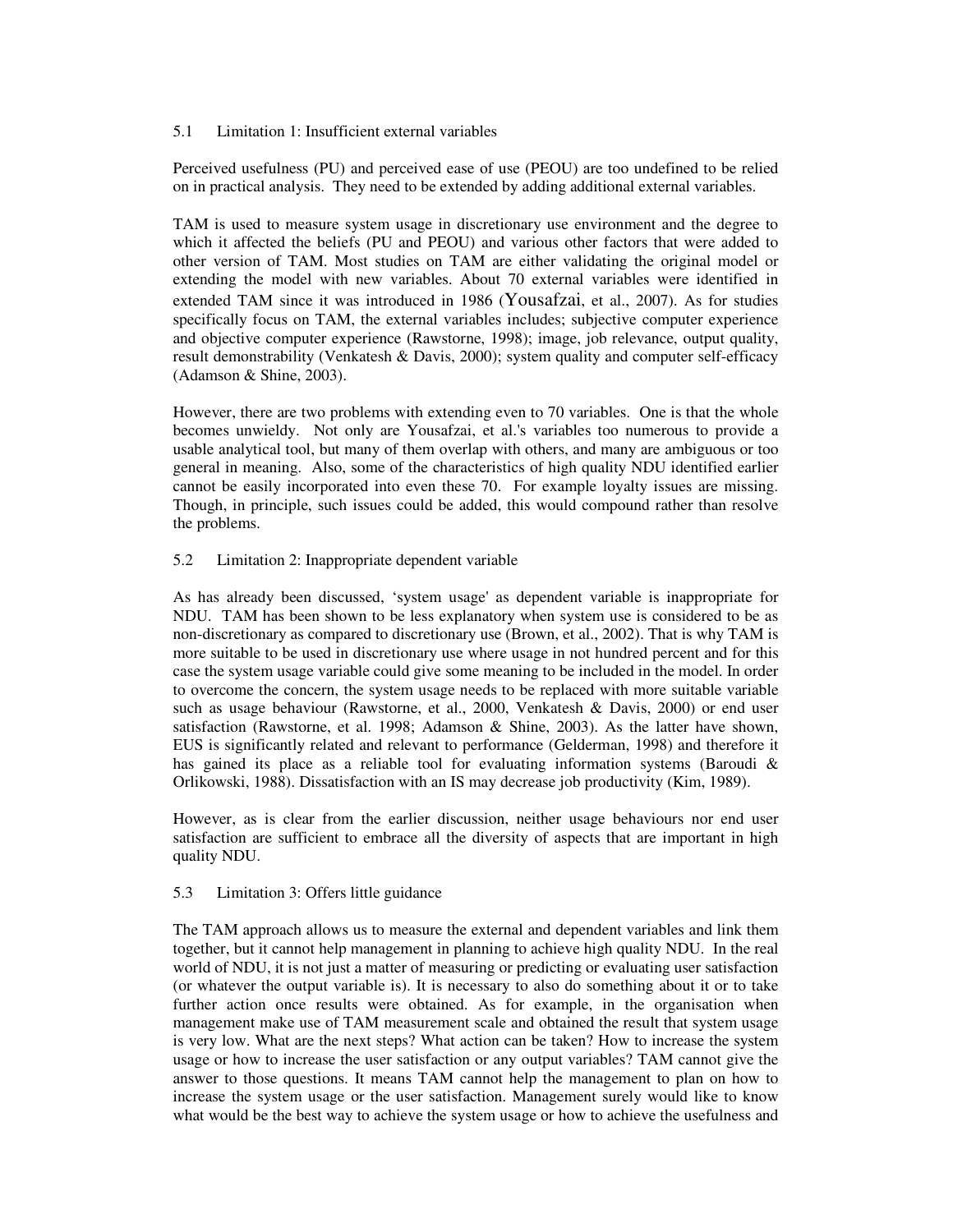ease of use rather than just knowing or obtained the result that the system usage is low. Evaluation or measurement can be useful, as part of doing something about it, but it still cannot resolve certain issues. So we do not need to "get rid of TAM totally". But this problem cannot be solved either of the two solutions on their own (adding more independent variables, mediator or replacing the dependent variable), because the very structure or the nature of TAM is based on the assumption that the main role is to evaluate. Rather, TAM (if we want to use it in any form) needs to become just one small part of a larger picture.

## 6 ACHIEVING HIGH QUALITY NON-DISCRETIONARY USE

As already mentioned, achieving high quality NDU is an important criterion in the success of organisations. Because of its limitations, it is doubtful whether the TAM approach is fully useful as a tool to address NDU issues, even when extended or modified. What is needed is a framework for understanding NDU that offers adequate diverse categories to support us in thinking about everyday experience of NDU, is not unwieldy and offers meaningful guidance.

Basden (2008) has suggested an approach to IS usage which makes use of the multi-aspectual philosophy of Herman Dooyeweerd. IS usage is seen as human functioning in a number of aspects, each of which is a distinct sphere of meaning. Each aspect is centred on a kernel meaning that may be grasped with our intuition, rather than by theoretical thought; this recommends the aspects as a tool for use in analysis. Each aspect may be used as a category of issues that are important in human activity in general, and thus also in NDU in particular. The aspects are around fifteen in number, which is not too unwieldy in practice. Moreover, the aspects are also spheres of law, each being able o offer guidance on what should be sought and what should be avoided for successful life and work. Again, these general laws might be applicable to NDU.

It is intended that Dooyeweerd's aspects will be employed to formulate a framework for understanding NDU and achieving high quality NDU. Empirical study based on a Dooyeweerdian framework will be carried out to identify how management could evaluate the quality of NDU and take action to achieve it.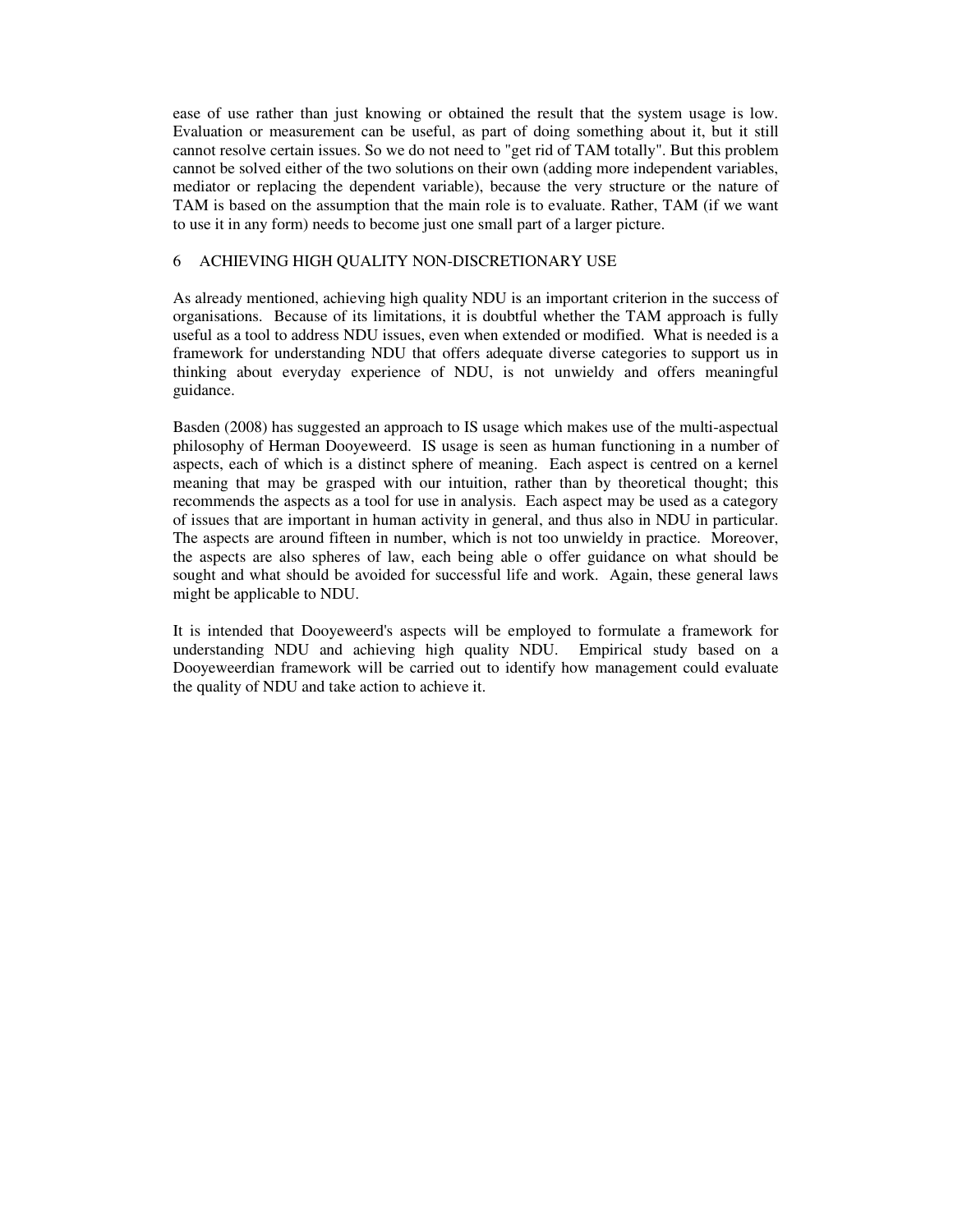#### References

- Adams, D. A., Nelson, R. R., & Todd, P. A. (1992). Perceived Usefulness, Ease of Use, and Usage of Information Technology: A Replication. *MIS Quarterly, 16*, 227-247.
- Adamson, I., and Shine, J. (2003). Extending the New Technology Acceptance Model to Measure the End User Informations Systems Satisfaction in a Mandatory Environment: A Bank's Treasury. *Technology Analysis & Strategic Management*, *15*, 441-455.
- Agarwal, R., & Prasad, J. (1997). The Role of Innovation Characteristics and Perceived Voluntariness in the Acceptance of Information Technologies. *Decision Sciences, 28*(3), 557-582.
- Ajzen, I., & Fishbein, M. (1980). *Understanding Attitudes and Predicting Social Behavior*: Prentice-Hall, Englewood Cliffs.
- Amoako-Gyampah, K., & Salam, A. F. (2004). An Extension of the Technology Acceptance Model in an ERP Implementation Environment. *Information & Management, 41*(6), 731-745.
- Baroudi, J. J., & Orlikowski, W. J. (1988). A Short-form Measure of User Information Satisfaction: A Psychometric Evaluation and Notes on Use. *Journal of Management Information Systems, 4*(4), 44-59.
- Basden, A. (2008). *Philosophical frameworks for understanding information systems*. Herschey, PA, USA: IGI Global.
- Brown, S. A., Massey, A. P., Montoya-Weiss, M., & Burkman, J. (2002). Do I Really Have to? User Acceptance of Mandated Technology. *European Journal of Information Systems, 11*, 283-295.
- Calantone, R. J., Griffith, D. A., & Yalcinkaya, G. (2006). An Empirical Examination of a Technology Adoption Model for the Context of China. *Journal of International Marketing, 14*(4), 1-27.
- Chae, B., & Poole, M. S. (2005). Mandates and technology acceptance: A tale of two enterprise technologies. *Journal of Strategic Information Systems, 14*, 147- 166.
- Davis, F. D. (1986). *The Technology Acceptance Model for Empirically Testing New End-User Information Systems: Theory and Results.* Massachusetts Institute of Technology, United States of America.
- Davis, F. D. (1989). Perceived Usefulness, Perceived Ease of Use, and User Acceptance of Information Technology. *MIS Quarterly, 13*(3), 319-340.
- Davis, F. D. (1993). User Acceptance of Information Technology: System Characteristics, User Perceptions and Behavioral Impacts. *International Journal Man-Machine Studies, 38*, 475-487.
- Davis, F. D., Bagozzi, R. P., & R.Warshaw, P. (1989). User Acceptance of Computer Technology: A Comparison of Two Theoretical Models. *Management Science, 35*, 982-1003.
- Davis, F. D., Bagozzi, R. P., & Warshaw, P. R. (1992). Extrinsic and Intrinsic Motivation to Use Computers in the Workplace. *Journal of Applied Social Psychology, 22*(14), 1111-1132.
- Davis, F. D., & Venkatesh, V. (1995). *Measuring User Acceptance of Emerging Information Technologies: An Assessment of Possible Method Biases.* Paper presented at the Proceedings of the 28th Annual Hawaii International Conference on System Sciences.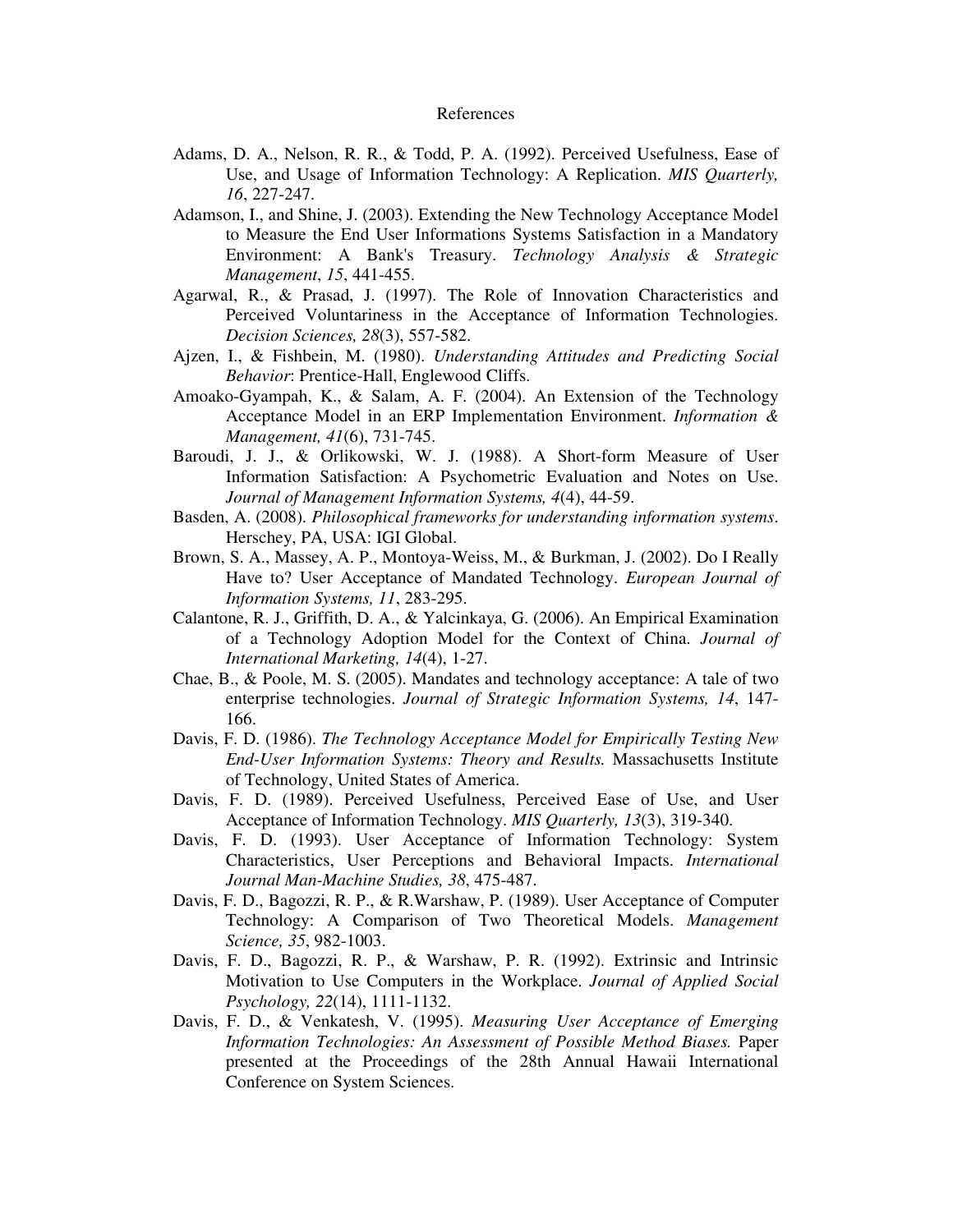- Davis, F. D., & Venkatesh, V. (1996). A Critical Assessment of Potential Measurement Biases in the Technology Acceptance Model : Three Experiments. *International Journal Man-Machine Studies, 45*, 19-45.
- Fishbein, M., & Ajzen, I. (1975). *Belief, Attitude, Intention and Behaviour: An Introduction to Theory and Research*: Addison-Wesley, Reading, MA.
- Gefen, D., & Keil, M. (1998). The Impact of Developer Responsiveness on Perceptions of Usefulness and Ease of Use: An Extension of the Technology Acceptance Model. . *The DATA BASE for Advances in Information Systems, 29*(2), 35-49.
- Gefen, D., & Straub, D. (2000). The Relative Importance of Perceived Ease of Use in IS Adoption: A Study of E-Commerce Adoption. *Journal of The Association for Information Systems, 1*(8), 1-30.
- Gelderman, M. (1998). The relation between user satisfaction, usage of information systems and performance. *Information & Management, 34*(1), 11-18.
- Goodhue, D. L., & Thompson, R. L. (1995). Task-Technology Fit and Individual Performance. *MIS Quarterly, 19*(2), 213-230.
- Hartwick, J., & Barki, H. (1994). Explaining the Role of User Participation in Information System Use. *Management Science, 40*(4), 440-466.
- Henderson, R., & Divett, M. J. (2003). Perceived usefulness, ease of use and electronic supermarket use. *International Journal of Human-Computer Studies, 59*(3), 383-395.
- Hendrickson, A. R., Massey, P. D., & Cronan, T. P. (1993). On the Test-retest Reliability of Perceived Usefulness and Perceived Ease of Use Scales. . *MIS Quarterly, 17*, 227-230.
- Hubona, G. S., & Burton-Jones, A. (2003). *Modeling the User Acceptance of E-Mail.* Paper presented at the Proceedings of the 36th Hawaii International Conference on System Sciences.
- Igbaria, M., Parasuraman, S., & Baroudi, J. J. (1996). Microcomputer Usage. *Journal of Management Information Systems, 13*(1), 127-143.
- Igbaria, M., Zinatelli, N., Cragg, P., & Cavaye, A. L. (1997). Personal Computing Acceptance Factors in Small Firms: A Structural Equation Model. *MIS Quarterly*, 279-305.
- Karahanna, E., Straub, D. W., & Chervany, N. L. (1999). Information Technology Adoption Across Time: A Cross-Sectional Comparison of Pre-Adoption and Post-Adoption Beliefs. *MIS Quarterly, 23*(2), 183-213.
- Keil, M., Beranek, P. M., & Konsynski, B. R. (1995). Usefulness and Ease of Use: Field Study Evidence Regarding Task Considerations. *Decision Support Systems, 13*, 75-91.
- Kim, K. K. (1989). User Satisfaction: A Synthesis of Three Different Perspectives. *Journal of Information Systems, 4*(1), 1-12.
- Lee, Y., Kozar, K. A., & Larsen, K. R. T. (2003). The Technology Acceptance Model: Past, Present and Future. *Communications of the Association for Information Systems, 12*(50), 752-780.
- Legris, P., Ingham, J., & Collerette, P. (2003). Why Do People Use Information Technology? A Critical Review of the Technology Acceptance Model *Information & Management, 40*(3), 191-204.
- Leonard-Barton, D., & Deschamps, I. (1988). Managerial Influence in the Implementation of New Technology. *Management Science, 34*(10).
- Markus, M. L. (1983). Power, Politics, and MIS Implementation. *Communications of the ACM, 26*(6), 430-444.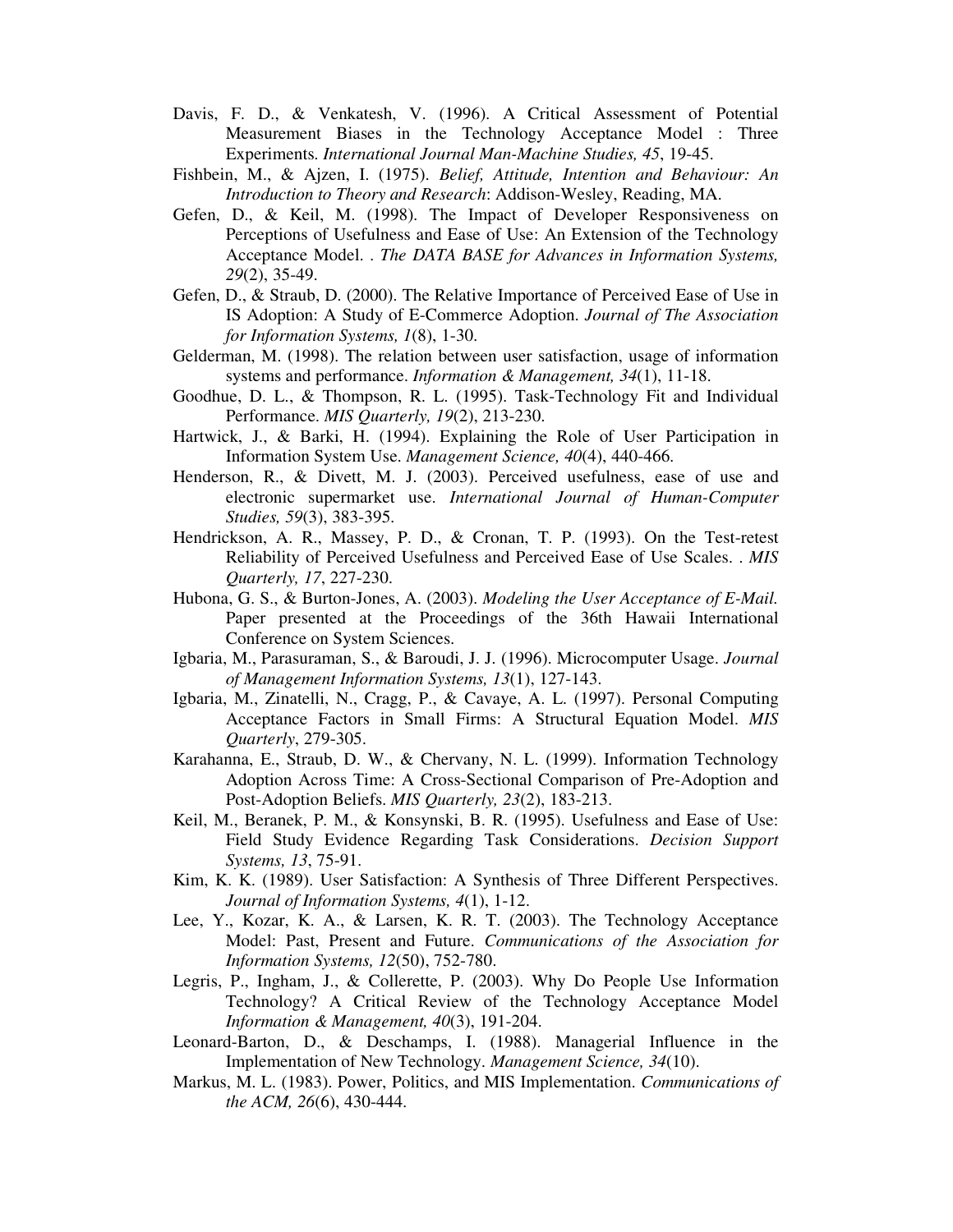- Mathieson, K. (1991). Predicting User Intentions: Comparing the Technology Acceptance Model with the Theory of Planned Behavior. *Information Systems Research, 2*(3), 173-191.
- Mathieson, K., Peacock, E., & Chin, W. W. (2001). Extending the technology acceptance model: the influence of perceived user resources. *SIGMIS Database, 32*(3), 86-112.
- Melone, N. P. (1990). A theoretical assessment of the user-satisfaction construct in information systems research. *Management Science, 36*(1), 76-91.
- Moon, J.-W., & Kim, Y.-G. (2001). Extending the TAM for a World-Wide-Web Context. *Information & Management, 38*, 217-230.
- Moore, G. C., & Benbasat, I. (1991). Development of an Instrument to Measure the Perceptions of Adopting an Information Technology Innovation. *Information Systems Research, 2*(3), 192-222.
- Ram, S., & Jung, H.-S. (1991). "Forced" adoption of innovations in organizations: Consequences and implications. *Journal of Product Innovation Management, 8*(2), 117-126.
- Rawstorne, P., Jayasuriya, R., & Caputi, P. (1998). *An integrative model of information systems use in mandatory environments*. Paper presented at the Conference Name|. Retrieved Access Date|. from URL|.
- Rawstorne, P., Jayasuriya, R., & Caputi, P. (2000). *Issues in predicting and explaining usage behaviors with the technology acceptance model and the theory of planned behavior when usage is mandatory.* Paper presented at the Proceedings of the 21st International Conference on Information Systems, Brisbane, Queensland, Australia.
- Rogers, E. M. (1983). *Diffusion of Innovations* (3rd ed.). New York, NY: The Free Press.
- Sambamurthy, V., & Chin, W. W. (1994). The Effects of Group Attitudes Toward Alternative GDSS Designs on the Decision-making Performance of Computer-supported Groups. *Decision Sciences, 25*(2), 215-241.
- Shim, S. J., & Viswanathan, V. (2007). User Assessment of Personal Digital Assistants Used in Pharmaceutical Detailing: System Features, Usefulness and Ease of Use. *Journal of Computer Information Systems*, 14-21.
- Sorebo, O., & Eikebrokk, T. R. (2008). Explaining IS continuance in environments where usage is mandatory. *Computers in Human Behavior, 24*(5), 2357-2371.
- Subramanian, G. H. (1994). A Replication of Perceived Usefulness and Perceived Ease of Use Measurement. *Decision Sciences, 25*(5/6), 863-873.
- Sutton, S. (1998). Predicting and Explaining Intentions and Behavior: How Well Are We Doing? *Journal of Applied Social Psychology, 28*(15), 1317-1338.
- Szajna, B. (1994). Software Evaluation and Choice: Predictive Evaluation of the Technology Acceptance Instrument. *MIS Quarterly, 18*(3), 319-324.
- Taylor, S., & Todd, P. (1995). Assessing IT Usage: The Role of Prior Experience. *MIS Quarterly*.
- Venkatesh, V., & Bala, H. (2008). Technology Acceptance Model 3 and a Research Agenda on Interventions. *Decision Sciences, 39*(2), 273-315.
- Venkatesh, V., & Davis, F. D. (2000). A Theoretical Extension of the Technology Acceptance Model: Four Longitudinal Field Studies. *Management Science, 46*(2), 186-204.
- Ward, K. W., Brown, S. A., & Massey, A. P. (2005). Organisational influences on attitudes in mandatory system use environments: a longitudinal study. *International Journal of Business Information Systems, 1*(1), 9-30.